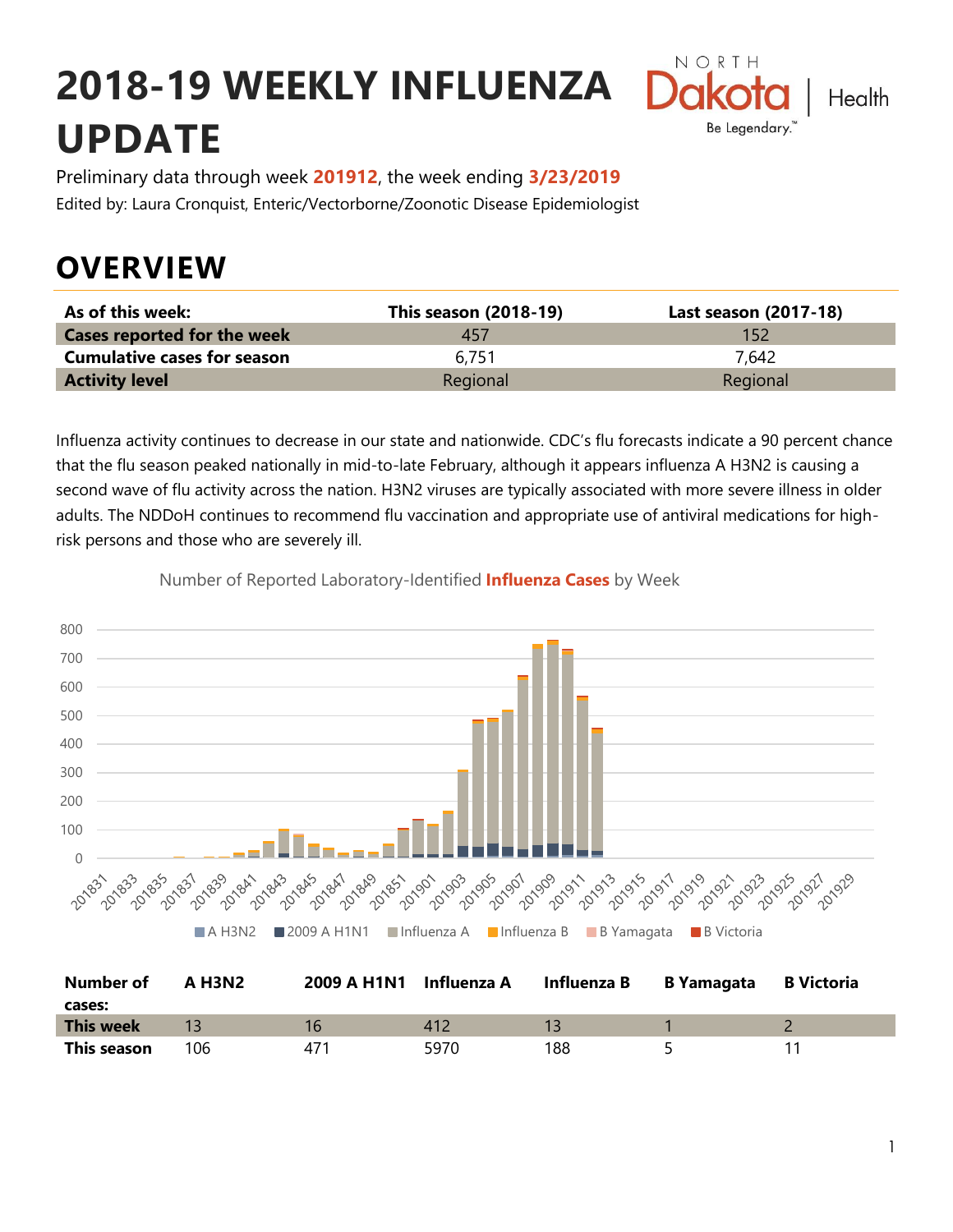Laboratory-confirmed influenza is a reportable disease in North Dakota. Influenza "cases" include people that have tested positive for influenza in a healthcare setting. It does not include people with influenza who did not seek healthcare, or who were diagnosed without a lab test, which is common. The true number of people with influenza in North Dakota is underrepresented, but case data allows us to see where and in what populations influenza is circulating. It also provides context regarding how the current season compares with previous seasons. Find more information about cases on [www.ndflu.com.](file://///nd.gov/doh/DOH-DATA/MSS/DC/PROGRAM/IMMUNE/Immunize/Influenza/Inf18-19/Surveillance/Weekly%20Summaries/www.ndflu.com)

# **CASE DEMOGRAPHICS**





#### Cases by **County**

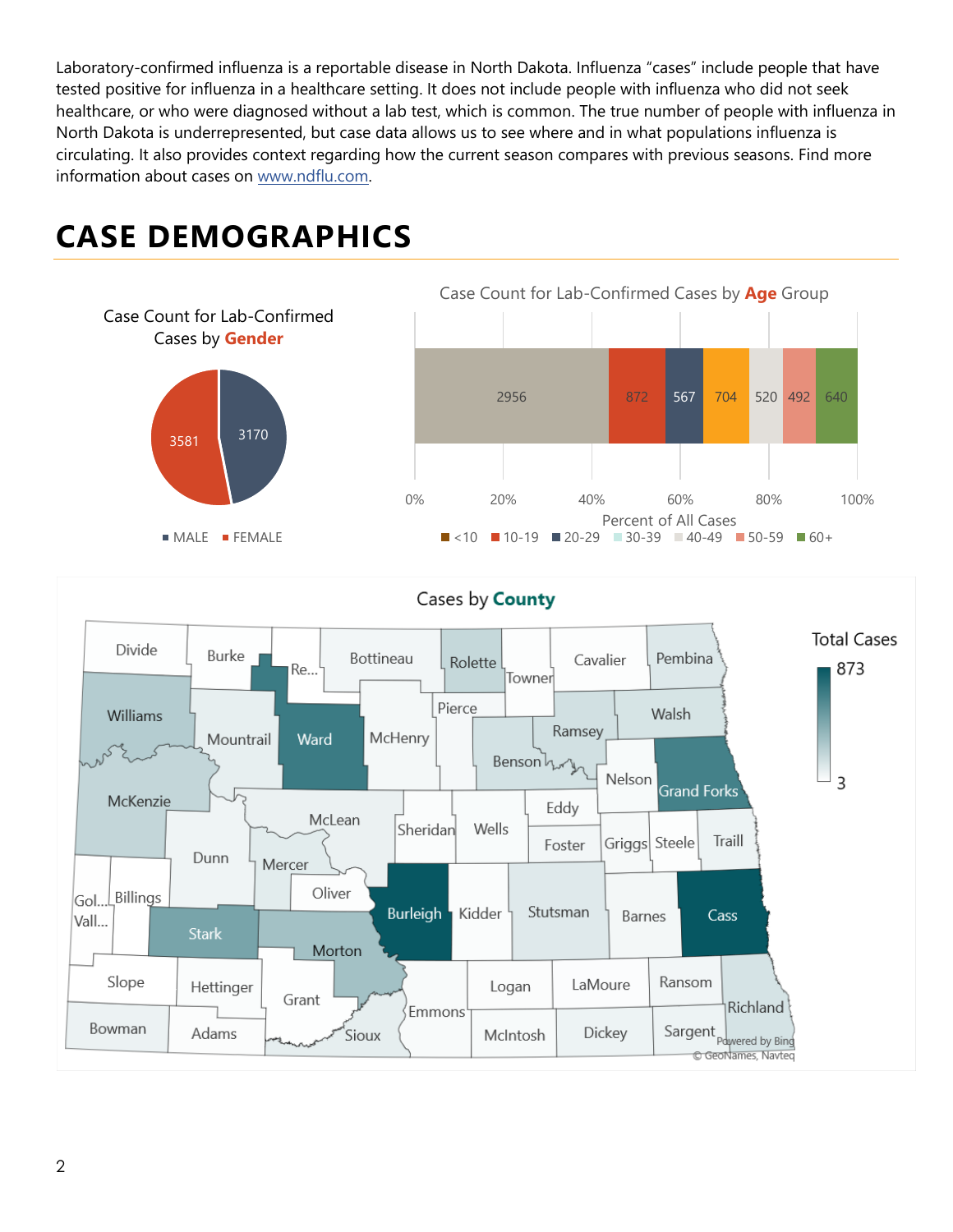# **OUTBREAKS**

During the influenza season, influenza outbreaks are common anywhere people gather, including schools, child care centers, and health care facilities. Outbreaks of influenza or influenza-like illness may be reported to the NDDoH. The following outbreaks have been reported this season:

| <b>Setting</b>                | <b>Number of outbreaks</b> | <b>Identified pathogens</b>                  |
|-------------------------------|----------------------------|----------------------------------------------|
| Long Term Care, Basic Care,   | 17                         | 11 influenza A; 1 influenza A/B; 1           |
| <b>Assisted Living</b>        |                            | rhinovirus/Haemophilus influenzae; 4 unknown |
| <b>Schools</b>                |                            | 1 influenza A/B; 2 influenza A               |
| <b>Child Care Centers and</b> | R                          | 1 influenza A; 1 unknown, 1 influenza A/RSV  |
| <b>Preschools</b>             |                            |                                              |

### **SURVEILLANCE PROGRAMS**

In addition to case reporting, the NDDoH uses a variety of information sources to fully describe what is happening during the influenza season.

#### **Hospitalizations**

This season, the NDDoH has introduced a new influenza hospitalization surveillance program. Select North Dakota hospitals report the number of influenza-related hospitalizations weekly to the NDDoH. Because this surveillance methodology is new, hospitalization numbers this year may not be comparable to those seen in previous years.





#### **Deaths**

Data on pneumonia and influenza deaths is obtained from Vital Records and based on the cause of death listed on the death certificate.



**Total number of deaths for the season: Pneumonia** 289 **Influenza** 12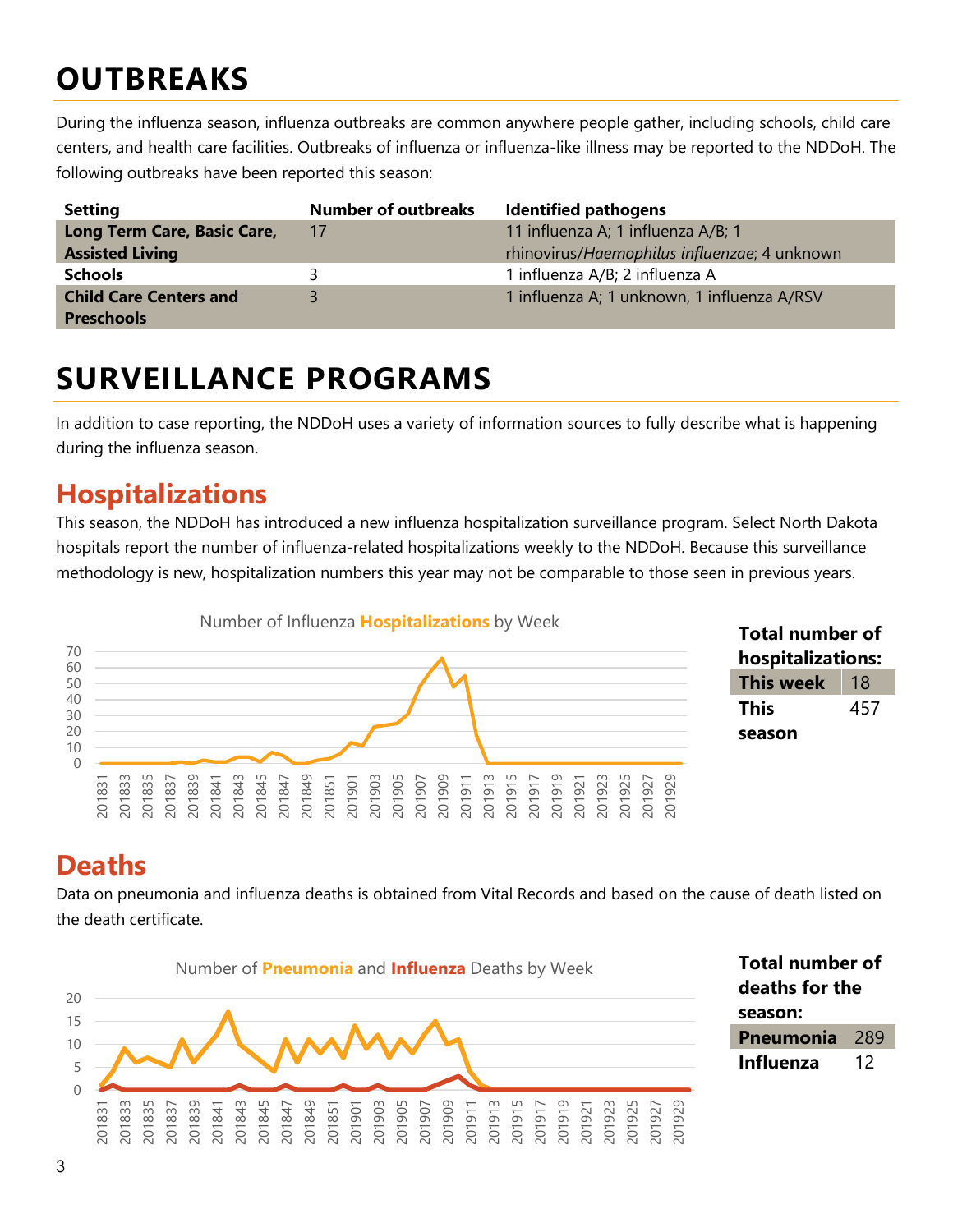### **Outpatient Influenza-like Illness**

The NDDoH participates in the national U.S. Outpatient Influenza-like Illness Surveillance Network (ILINet). Data from participating outpatient providers in North Dakota are pooled to create a state-wide estimate for the weekly percent of healthcare visits due to influenza-like illness (ILI). Patients presenting with a fever of 100ºF or greater and a cough and/or sore throat are considered to have ILI. For more information on state and national ILINet data, see FluView [Interactive.](https://gis.cdc.gov/grasp/fluview/fluportaldashboard.html)



#### **Sentinel Laboratory Data**

The NDDoH receives influenza and RSV testing data from participating sentinel laboratories across the state. The total number of positive tests and the total number of tests conducted are reported and used to create a state-wide percent positivity statistic. For influenza, percent positivity of 10% or greater indicates "season level" influenza activity.

**2.79% 21 39 29 10 7 3801**

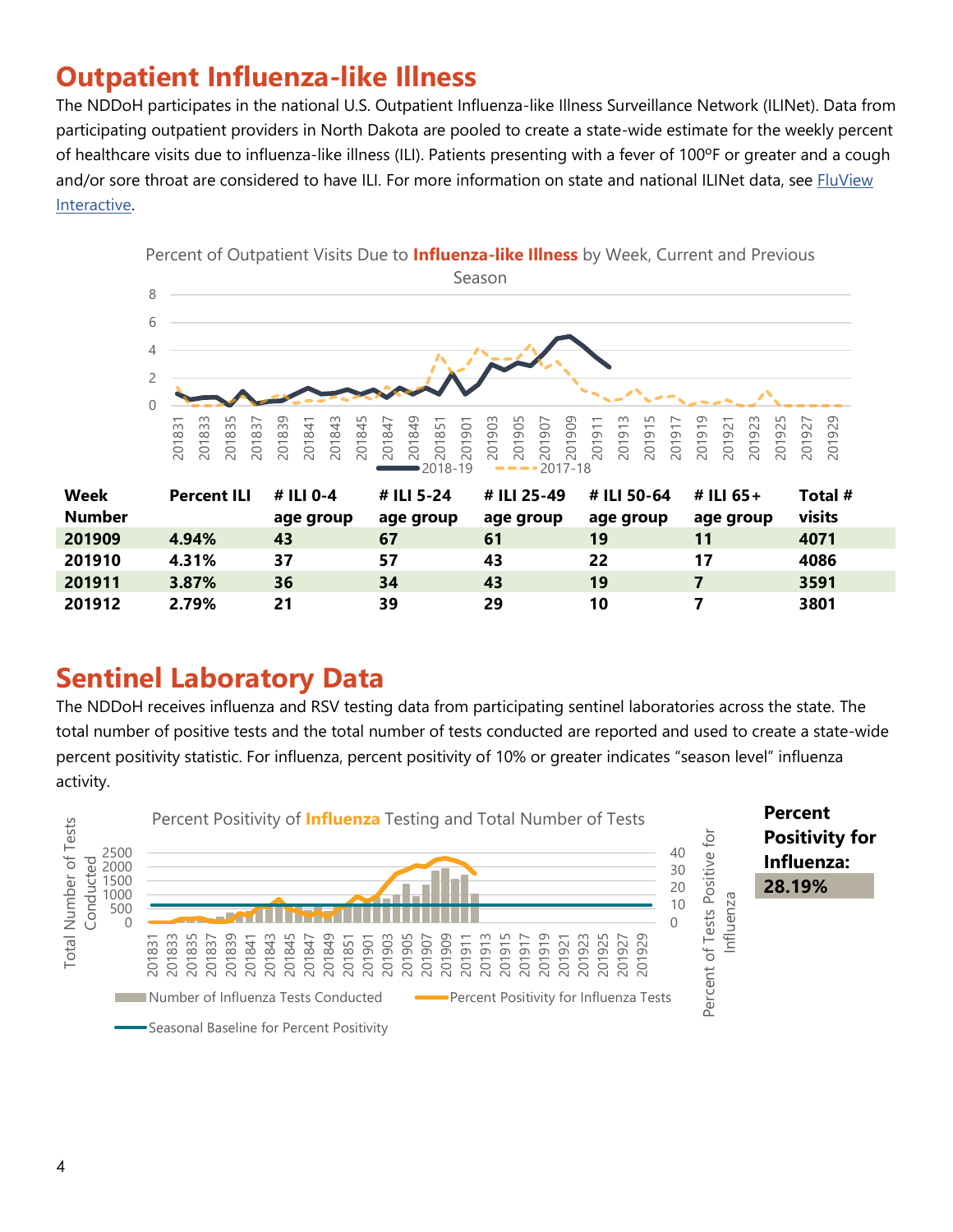

#### **School Absenteeism**

During the influenza season, increases in school absenteeism data can be used as an early indicator for influenza circulation. The NDDoH received absenteeism data from a majority of schools in the state. Data here include absences for all reasons.



# **MULTISEASON COMPARISON**



| <b>Season</b> | <b>Total Cases</b> | Peak Week (week ending) Predominant Strain |                                   |
|---------------|--------------------|--------------------------------------------|-----------------------------------|
| $2014 - 15$   | 6.443              | 12/27/2014                                 | A H3N2 (vaccine mismatch)         |
| 2015-16       | 1,942              | 3/12/2016                                  | 2009 A H1N1                       |
| 2016-17       | 7.507              | 2/18/2017                                  | $A$ H <sub>3</sub> N <sub>2</sub> |